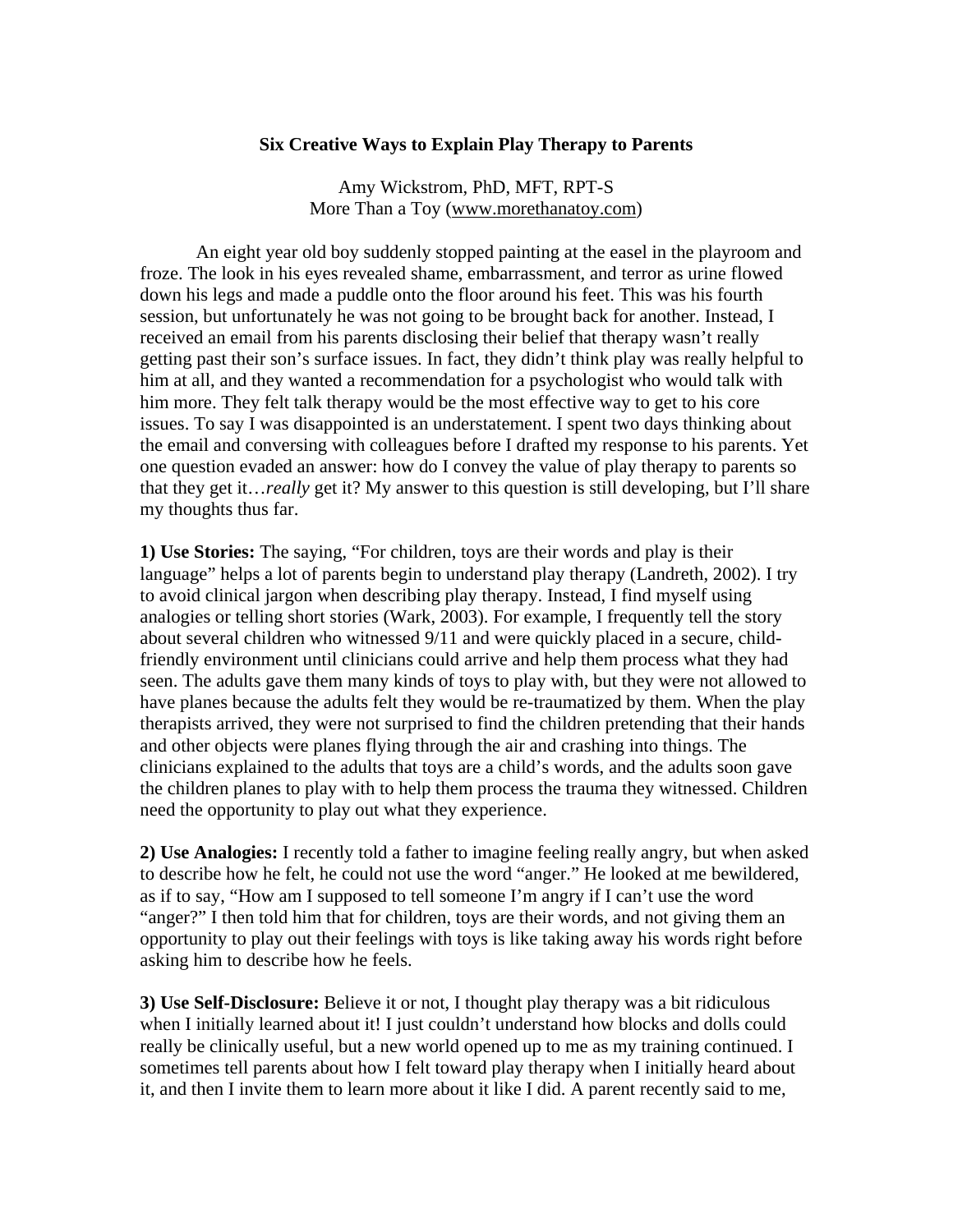"When I learned about how you thought play therapy was ridiculous and then you became a strong proponent of it, I thought to myself, "maybe I should give it a chance too. If Amy saw that it really worked, maybe I will too.' "

**4) Provide Research and Articles:** In the past year, I've started to provide several parents with a variety of articles from various sources, such as magazines, scholarly journals, and professional organizations. Even if parents choose not to read the information, they become aware of the existence of play therapy literature that demonstrates its clinical credibility and extensive research background. In other words, play therapy isn't brainless or silly. It actually receives scholarly attention.

**5) Tell Them What to Expect:** Like therapy with most adults, play therapy with children is a process (Axline, 1947; Gil, 1994). t's not a quick fix. Sometimes adults leave a session feeling great, but sometimes they leave a session feeling emotionally off-kilter, and children are no different. Some children change faster than others, and predictions for a child's pace in therapy are difficult, if not impossible, to provide to parents with confidence. I find that telling this to parents at the onset of therapy can be helpful in setting their expectations.

**6) Use Humor:** Often times I find it helpful to use humor when explaining play therapy to parents. For example, when talking with parents during the intake session, I might ask, "How have you addressed this issue with your child in the past?" Many parents mention their efforts to talk with their children about problems. I reflect that it must be so frustrating for them to try so hard to communicate with their kids to no avail, and then I say something to the effect of, "Yeah, you know I've found the same thing to be true myself. I bet if we invited your child into this room, sat him on the couch with us, and asked him why he is doing what he is doing, we probably wouldn't get too much out of him! It just doesn't seem to work too well." When a comment like this is said in a nonattacking, empathic, and humorous voice, parents look at each other, start to chuckle, and nod their heads as if to say, "Yeah, I guess that doesn't really work, huh!"

 As time passed, I became thankful for the email I received from that boy's parents because it reminded me of the task that lies before play therapists: to effectively communicate the value of what we do to those around us. The future of play therapy depends on our ability to do so. I want to find a place within myself where I no longer feel the need to defend or explain play therapy. Instead, I want parents to find themselves thinking, "I want *that* for my child!" when they hear me talk naturally about what I do. I responded to the email with one of my own, wherein I thanked the parents for their honesty and acknowledged the difficulty many people have in understanding play therapy. I used humor, analogies, and self-disclosure, and I provided them with a few articles. In a follow-up phone call, the parents expressed their desire to resume therapy for their son, as well as a growing interest in this thing called play therapy. To say I was excited is an understatement. I was thrilled.

## **References**: